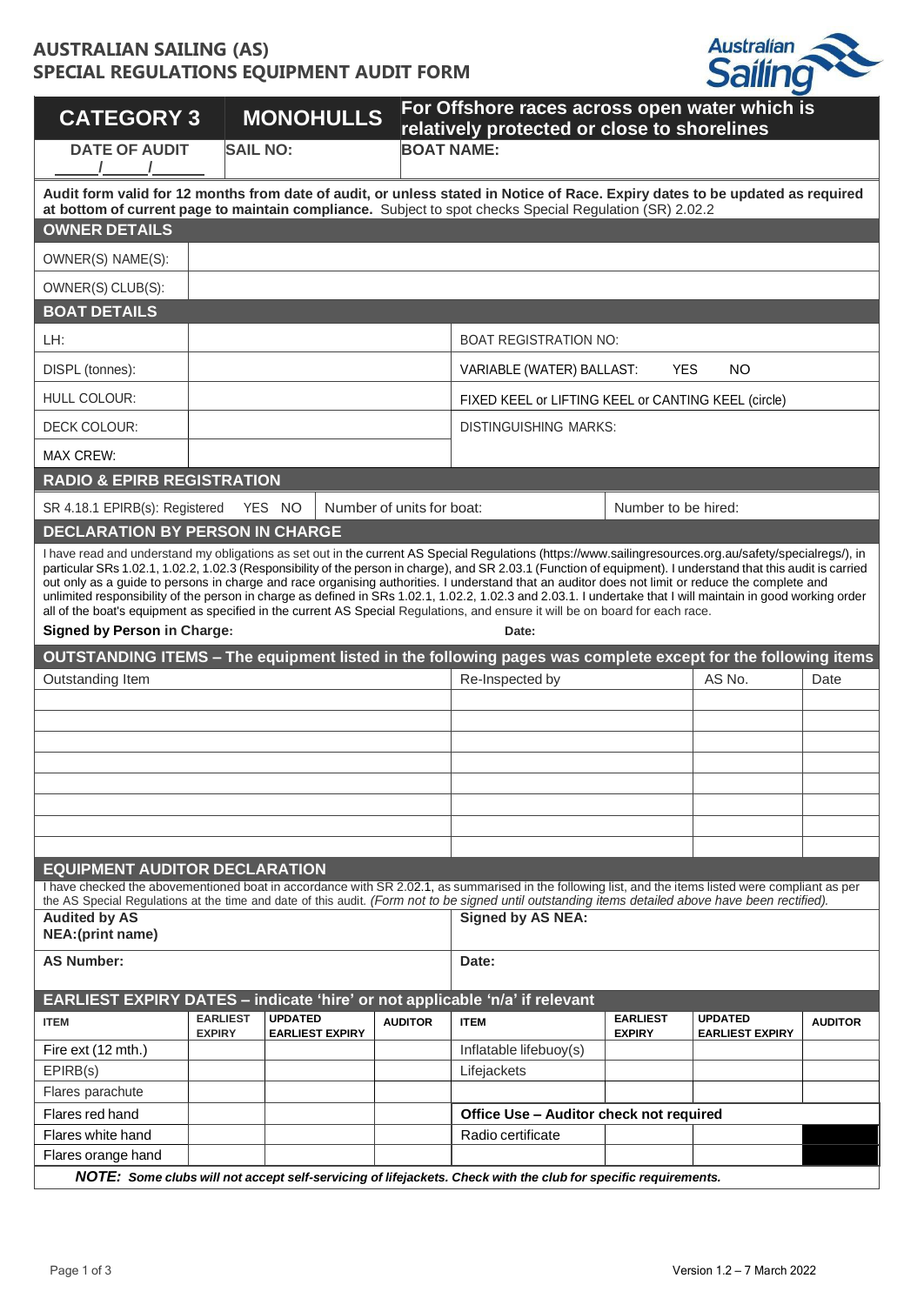### **AUSTRALIAN SAILING (AS) SPECIAL REGULATIONS EQUIPMENT AUDIT FORM**



# **CATEGORY 3 MONOHULLS For Offshore races across open water which is**

**/ /**

**DATE OF AUDIT**

**relatively protected or close to shorelines SAIL NO: BOAT NAME:**

This section to be completed and *ticked or initialled* by person in charge (P) and

| Reg              | <b>Structural Fixed Deck Items</b>                                                                                                  | Р |  |
|------------------|-------------------------------------------------------------------------------------------------------------------------------------|---|--|
| 2.03.1           | Equipment functions & adequate for intended use                                                                                     |   |  |
| 2.03.2           | Ballast & heavy equipment secured                                                                                                   |   |  |
| $3.01 -$<br>3.05 | Section 3 Part 1 - Structural Features, Stability. See<br>Keel and Rudder Inspection Form, and Organising<br>Authority requirements |   |  |
| 3.06.1           | (a) 2 exits, 1 forward of mast<br>(Refer to regulation for minimum clearance)                                                       |   |  |
| 3.07.1           | No hatches forward of maximum beam open inwards<br>except if size $< 0.071$ m <sup>2</sup>                                          |   |  |
|                  | (a)(i) Hatches above water when heeled 90°                                                                                          |   |  |
|                  | (a)(iii) Non-conforming hatches; size < $0.071$ m <sup>2</sup><br>(a)(iii) Non-conforming hatches kept shut while racing            |   |  |
| 3.07.2           | (b) Hatches capable of being immediately shut;<br>permanently attached lid                                                          |   |  |
|                  | Non-conforming hatches labelled                                                                                                     |   |  |
| 3.07.3           | 'Not to be opened at sea'                                                                                                           |   |  |
|                  | Blocking device for low sill companionway                                                                                           |   |  |
|                  | (a) Companionway hatch securing arrangement                                                                                         |   |  |
|                  | (i) Operable from above and below                                                                                                   |   |  |
| 3.07.4           | (ii) Functions independently of blocking devices                                                                                    |   |  |
|                  | (b) Blocking devices (e.g. washboards)<br>(i) Capable of being retained with hatch open or shut                                     |   |  |
|                  | (ii) Secured to boat (e.g. by lanyard)                                                                                              |   |  |
|                  | (iii) Permit exit in event of inversion                                                                                             |   |  |
| 3.08.1           | Cockpit strong, self-draining, & watertight (3.08.2)                                                                                |   |  |
| 3.08.3           | Bilge pump outlet not connected to cockpit drain                                                                                    |   |  |
|                  | Number of cockpit drains required: <8.5 m: 2 x 25 mm                                                                                |   |  |
| 3.08.7           | Age/Series Date pre 07/77 & >8.5 m; 2 x 25 mm                                                                                       |   |  |
|                  | Age/Series Date post 07/77 & >8.5 m; 4 x 20 mm<br>(a) Lifelines, stanchions, pulpits effectively                                    |   |  |
|                  | continuous deck barrier                                                                                                             |   |  |
|                  | (b) Minimum heights of lifelines and pulpit rails above                                                                             |   |  |
|                  | working deck, note 1993 Primary Launch or LH < 8.5m                                                                                 |   |  |
|                  | (c) Lifelines supported at intervals $\leq$ 2.20m                                                                                   |   |  |
|                  | (d) Pulpits & stanchions permanently installed                                                                                      |   |  |
|                  | (e) Pulpit & stanchion bases not inboard by > 150 mm                                                                                |   |  |
| 3.12.1           | or 5% of Bmax nor outboard of working deck                                                                                          |   |  |
|                  | (f) Stanchions straight, vertical; first 50 mm $\leq$ 10 mm<br>displ. and angle $\leq$ 10 deg. from 50 mm above deck                |   |  |
|                  | (g) Bow pulpit opening does not exceed 360mm                                                                                        |   |  |
|                  | (h) If applicable, lifelines set inside bow pulpit are                                                                              |   |  |
|                  | adequately braced and terminated                                                                                                    |   |  |
|                  | (i) Lifelines taut with 4kg applied; $\leq$ 50mm for upper, $\leq$                                                                  |   |  |
|                  | 120mm for intermediate                                                                                                              |   |  |
|                  | (a) Lifelines uncoated stainless steel wire                                                                                         |   |  |
|                  | (b) Loose sleeve permitted<br>(d) Gap secured by lanyard $\leq$ 100 mm; Lanyard                                                     |   |  |
| 3.12.6           | replaced annually                                                                                                                   |   |  |
|                  | (e) Total lifeline system ≥ strength of required wire                                                                               |   |  |
|                  | Lifeline size minimum: LH < 8.5 m: 3 mm; LH 8.5 m -                                                                                 |   |  |
|                  | 13 m: 4 mm; LH > 13 m: 5 mm                                                                                                         |   |  |
| 3.14.1           | Toe rail min height 25 mm (age date from 01/81)                                                                                     |   |  |
|                  | Toe rail min height 20 mm (age date before 01/81)                                                                                   |   |  |
| 3.20.3           | 1 manual bilge pumps operable with boat/seats shut<br>Bilge pump not to discharge into closed cockpit                               |   |  |
| 3.20.6           | Bilge pump not connected to cockpit drains                                                                                          |   |  |
|                  | (a) Bilge pump minimum suction bore 25 mm                                                                                           |   |  |
| 3.20.7           | (b) Bilge pump & strum boxes accessible                                                                                             |   |  |
| 3.20.8           | Pump handle each with lanyard or catch unless                                                                                       |   |  |
|                  | permanently fitted                                                                                                                  |   |  |
| 3.21.1           | Marine magnetic compass permanently installed,                                                                                      |   |  |
| 3.21.2           | non-electric                                                                                                                        |   |  |
| 3.23             | Spare magnetic compass non-electric (portable ok)<br>Navigation lights carried complying with IRPCAS                                |   |  |
|                  |                                                                                                                                     |   |  |

|                  | d auditor(A). If item not applicable, mark 'n/a' or dash '-'                                            |   |   |
|------------------|---------------------------------------------------------------------------------------------------------|---|---|
| 3.24.4           | If using outboard motor, provision for it being mounted<br>at all times (may be raised but not removed) |   |   |
| 3.25.4           | (b) Masthead VHF antenna                                                                                |   |   |
|                  | Hull Identification, min 50 mm; name & state rego;                                                      |   |   |
| 3.28.1           | OR name, sail number & club                                                                             |   |   |
| 4.01.1           | Sail numbers as per RRS 77 and Appendix G                                                               |   |   |
| 4.03.1           | (a), (d), & (e) Jackstay attachments port/starboard,                                                    |   |   |
|                  | strong, through bolted (not around stanchion bases)                                                     |   |   |
|                  | (a) Clipping points through bolted or welded deck<br>plates or other suitable strong points             |   |   |
| 4.03.2           | (b) Positioned to clip/unclip from below and move                                                       |   |   |
|                  | between cockpit and deck                                                                                |   |   |
|                  | (c) Clipping points for 2/3 crew                                                                        |   |   |
| Reg              | <b>Structural/Fixed Items Below</b>                                                                     | P | A |
| 3.09.1           | (a) Seacocks permanently installed                                                                      |   |   |
|                  | (b) Plugs for each opening attached or stowed nearby                                                    |   |   |
| 3.11             | Keel stepped mast; heel securely fastened                                                               |   |   |
| 3.15.2           | Toilet or securely fastened bucket                                                                      |   |   |
| 3.16.1           | Bunks, securely fastened, sufficient 50% of crew                                                        |   |   |
| 3.17.1<br>3.17.2 | Cooking stove/heating appliance safe use in seaway<br>e.g. Gimballed with accessible shutoff            |   |   |
| 3.17.3           | Gas or methylated spirits only fuels for cooking                                                        |   |   |
|                  | (a) "REMEMBER Turn Off Gas At Bottle" sign                                                              |   |   |
| 3.17.4           | (b) Gas detection for permanent pilot light                                                             |   |   |
| 3.17.5           | Disposable gas canisters ≤ 225 grams                                                                    |   |   |
| 3.17.6           | Gas bottle, spare canisters in separate compartment<br>ventilated overboard                             |   |   |
| 3.17.7           | Galley - suitable facilities. AS Interpretation 26/07/18 -                                              |   |   |
|                  | Sink not required<br>Watermaker permitted (in lieu of carrying water at                                 |   |   |
| 3.18.3           | start)                                                                                                  |   |   |
|                  | 1 permanently installed water tank (age date ≥ 07/98)                                                   |   |   |
| 3.19.1           | Handholds below decks                                                                                   |   |   |
| 3.24.3           | Inboard engine to SR 3.24.1, OR outboard engine with                                                    |   |   |
|                  | tanks, fuel supply; all securely fastened                                                               |   |   |
| 3.24.6           | Dedicated starter battery if electric starter is only<br>method of starting                             |   |   |
|                  | Separate generators, if carried, securely covered and                                                   |   |   |
| 3.24.7           | permanently installed                                                                                   |   |   |
| 3.24.8           | Fuel tank shut off valve/cock if fuel can escape or                                                     |   |   |
|                  | siphon                                                                                                  |   |   |
|                  | (a) Petrol tanks - see regulation                                                                       |   |   |
|                  | (b) Diesel tanks metal or other certified material<br>(c) Fuel lines comply                             |   |   |
| 3.24.9           | (d) Outboard tanks secured on deck or ventilated                                                        |   |   |
|                  | compartment; manufacturer supplied or recognised                                                        |   |   |
|                  | national standard                                                                                       |   |   |
|                  | (e) Petrol not below decks in portable containers                                                       |   |   |
|                  | (f) Flexible fuel tank not permitted                                                                    |   |   |
| 3.25.1           | (b)(i) Permanently installed VHF transceiver (new                                                       |   |   |
|                  | installations DSC capable)                                                                              |   |   |
| 3.25.2           | DSC HF & VHF: programmed with MMSI, connected<br>to GPS, capable send/receive alerts - See Marine       |   |   |
|                  | <b>Communications Inspection Form</b>                                                                   |   |   |
| 3.26             | Batteries sealed type; electrolyte cannot escape                                                        |   |   |
|                  | (c) AIS transponder (from 01/07/2022)                                                                   |   |   |
| 3.29.1           | (d) & (e) Programmed MMSI & yacht name - See                                                            |   |   |
|                  | Marine Communications Inspection Form                                                                   |   |   |
| 3.30             | <b>GPS</b> permanently installed                                                                        |   |   |
| 4.12<br>4.13.1   | Depth sounder<br>Log (other than GPS)                                                                   |   |   |
|                  |                                                                                                         |   |   |